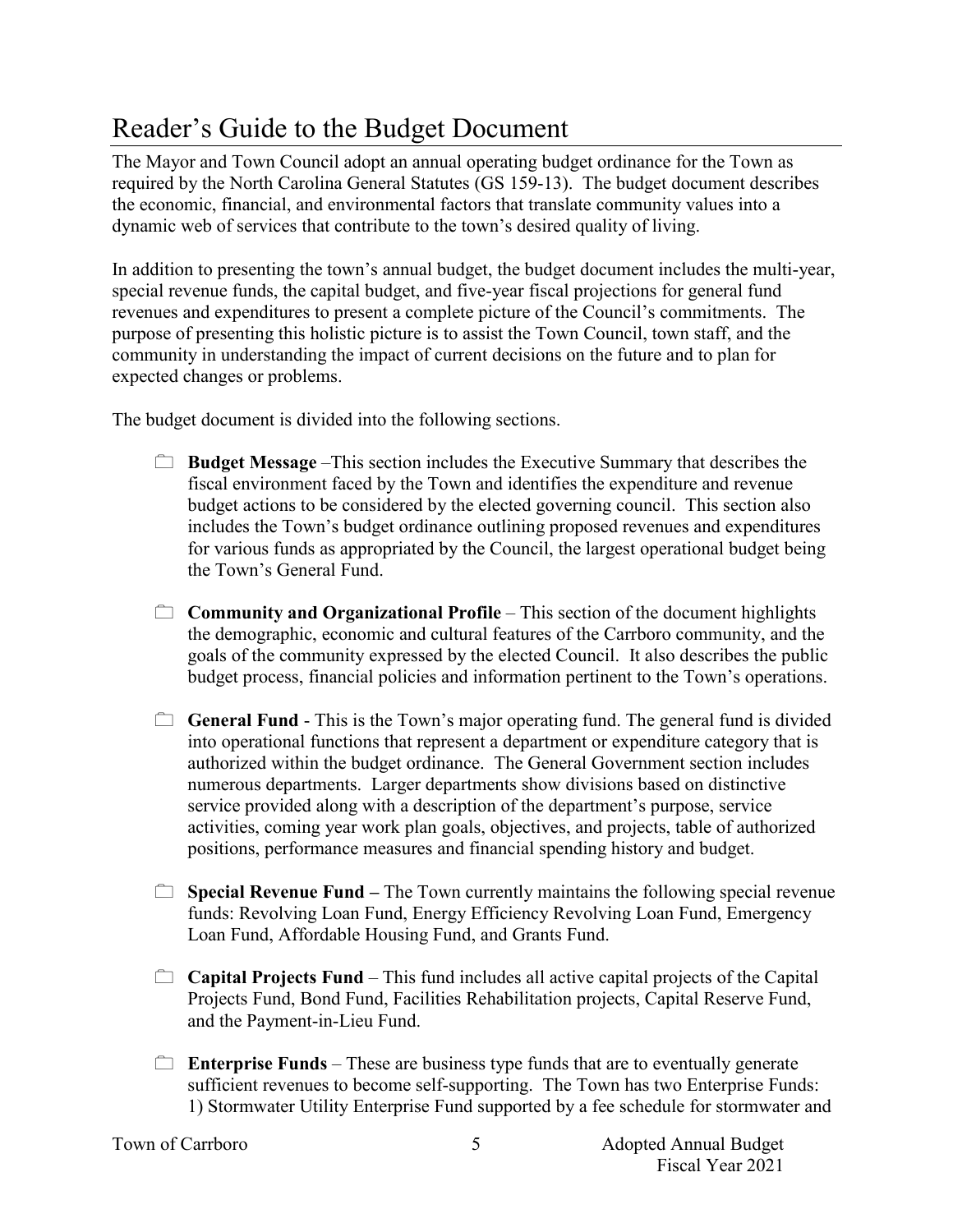flood remediation activities; and, 2) Parking Enterprise Fund currently supported by the General Fund for parking management.

- **Financial Trends Past, Present, and Future** This section provides information on the Town's financial trends, past, present, and future. A companion document, "*Adopted Capital Improvement Program for FY 2020-21 Through FY 2024-25*" (CIP) describes capital improvement projects and identifies funding sources for the next five fiscal years and is available at http://www.townofcarrboro.org/2318/Capital-Improvement-Plans-2020-2025
- **Line Item Budget –** This section provides a detailed listing of proposed expenditures by departments for the current and upcoming budget year, along with actual amounts for the previously audited fiscal year.
- **Glossary** A list of common budgeting terms defined and explained.

Please direct comments or questions to:

Arche L. McAdoo Finance Director Town of Carrboro 301 W. Main Street Carrboro, NC 27510 Telephone: (919) 942-8541 Fax: (919) 918-4456 Email: amcadoo@townofcarrboro.org

Budget information is also available for viewing on the Internet at: http://www.townofcarrboro.org/250/Financial-Documents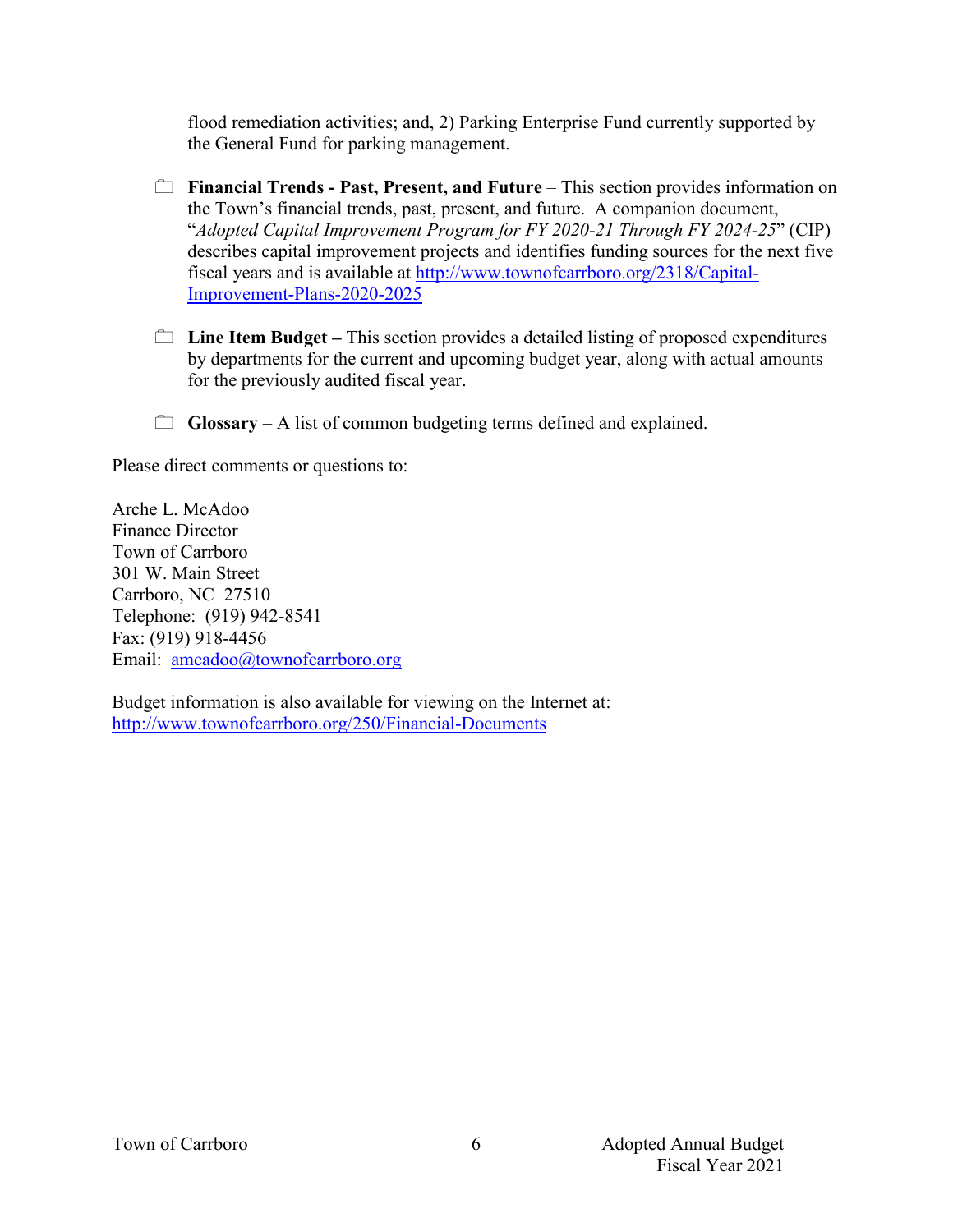

June 23, 2020

To: Mayor and Council Members:

I am pleased to submit the Manager's Adopted FY 2020-21 Budget for the Town of Carrboro. This budget totals \$71.3 million for all Funds as follows:

| General Fund          |       | \$25,063,106 |
|-----------------------|-------|--------------|
| Capital Projects Fund |       | 42,150,375   |
| Special Revenue Fund  |       | 2,832,922    |
| Enterprise Fund       |       | 1,340,775    |
|                       | Total | \$71,387,178 |

The COVID-19 Pandemic has created an environment for budget development that heretofore was unthinkable and unimaginable. It has caused thousands to die, millions to be infected, hundreds of millions dealing with lock-down at home, lack of income, loss of job, and concern about the safety of their families. The economic and health uncertainty surrounding us makes it impossible to make solid revenue predictions due to many unknown factors (e.g., length of pandemic mitigation efforts, economic recovery, availability of federal and state financial assistance for local governments, etc.).

The financial effects of COVID-19 on the country is yet to be determined. Locally, we have identified things we will need to forego for now in anticipation of reduced revenues. These include: no employee wage adjustments; no new employees, except for Stormwater Utility Enterprise Fund; no new program initiatives; and deferral of some building and grounds repairs.

Our past projection tools have been of little use this year. Nevertheless, we have produced, as best we can, a budget based on revenue projections that are not overly aggressive, nor unduly regressive. The primary goal was to maintain the current level of services for Town residents in FY 2020-21. We realize that the COVID-19 Pandemic is a fluid situation and the Town may be required to make future budget adjustments depending upon the direction of the pandemic.

The General Fund is the Town's operating budget. This budget remains basically unchanged from the current year.

Special Revenue Funds change from year to year depending upon revenues from grants, revolving loan funds, and other program specific revenues. The Affordable Housing Fund seeks to increase affordable housing in the Town continues to be a major goal of the Town Council. To provide a steady and reliable revenue stream for affordable housing, the FY 2018-19 and FY

Town of Carrboro **Adopted Annual Budget** 7 Adopted Annual Budget Fiscal Year 2021

7